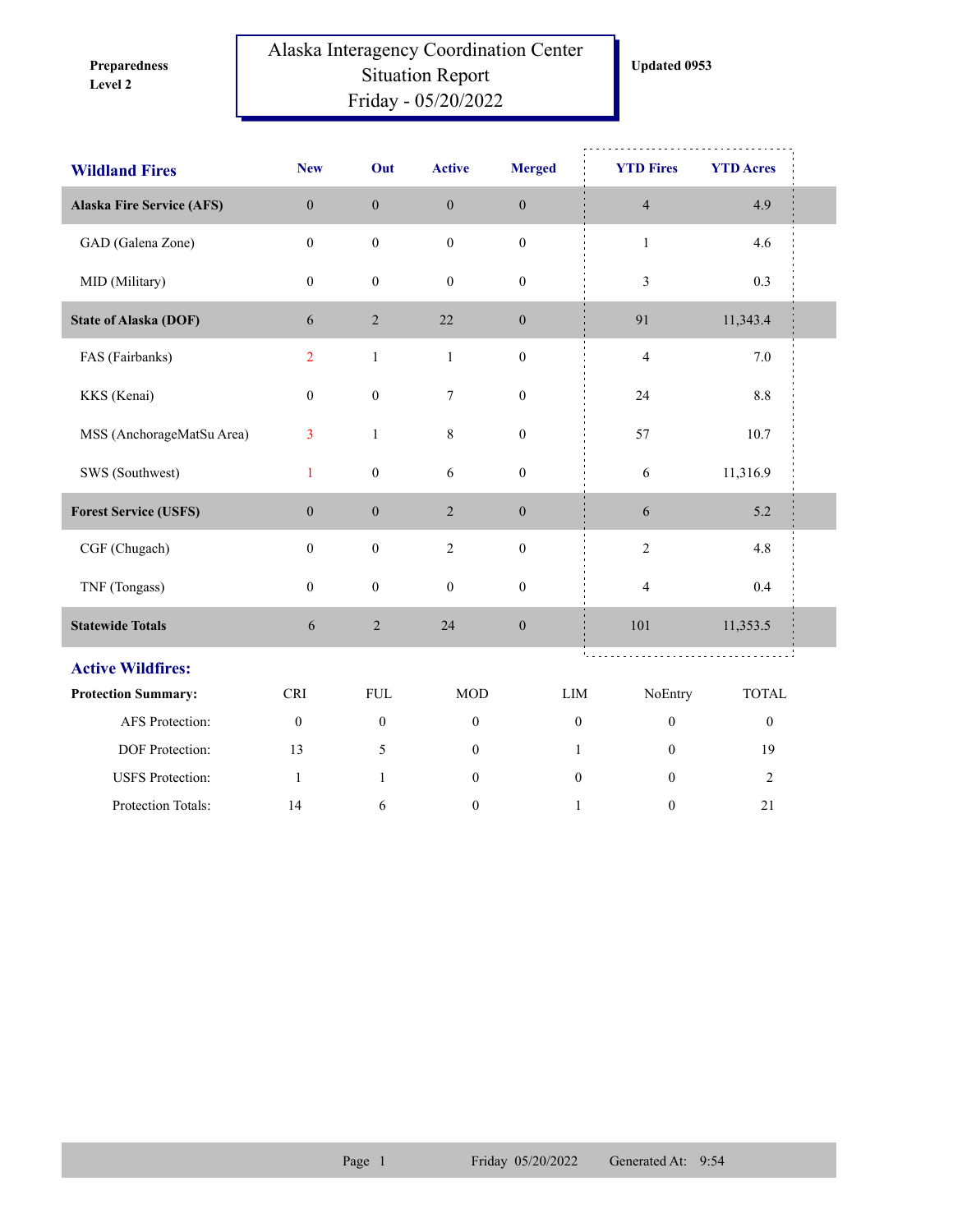## **Active Fires Status Summary**

|                         | Staffed           |                     | Unstaffed         |                     |  |  |
|-------------------------|-------------------|---------------------|-------------------|---------------------|--|--|
|                         | Contained $(S/C)$ | Uncontained $(S/U)$ | Contained $(U/C)$ | Uncontained $(U/U)$ |  |  |
| AFS Protection:         |                   |                     |                   |                     |  |  |
| <b>DOF</b> Protection:  |                   |                     | 18                |                     |  |  |
| <b>USFS</b> Protection: |                   |                     |                   |                     |  |  |
| Status Totals:          |                   |                     | 20                |                     |  |  |

| <b>Active Fires Acreage Summary</b> |                       |                |  |
|-------------------------------------|-----------------------|----------------|--|
|                                     | Acres                 | Acreage Change |  |
| 6 New                               | 6.9                   |                |  |
| 20 Monitor                          | 11,330.1              | 632.6          |  |
| 3 Prescribed                        | 1,887.0               | 1,535.1        |  |
| 29 Fires                            | Total Acres: 13,224.0 |                |  |

## **Prescribed Fires**

|                          | <b>YTD</b> Fires | YTD Acres | <b>New</b> | Active | Out Yesterday |
|--------------------------|------------------|-----------|------------|--------|---------------|
| Military                 |                  | 1.869.0   |            |        |               |
| National Park Service    |                  | 0.1       |            |        |               |
| State of Alaska          |                  | 5.1       |            |        |               |
| U.S. Forest Service      |                  | 18.0      |            |        |               |
| Fuels Management Totals: |                  | 1.892.2   |            |        |               |

## **Cause Summary For All Fires (Includes Merged Fires But Not Prescribed Fires)**

|        | Human: 84        |                | 947.1 Acres |
|--------|------------------|----------------|-------------|
|        | Lightning: 1     |                | 0.1 Acres   |
|        | Undetermined: 16 | 10,406.3 Acres |             |
| Total: | 101              | 11,353.5 Acres |             |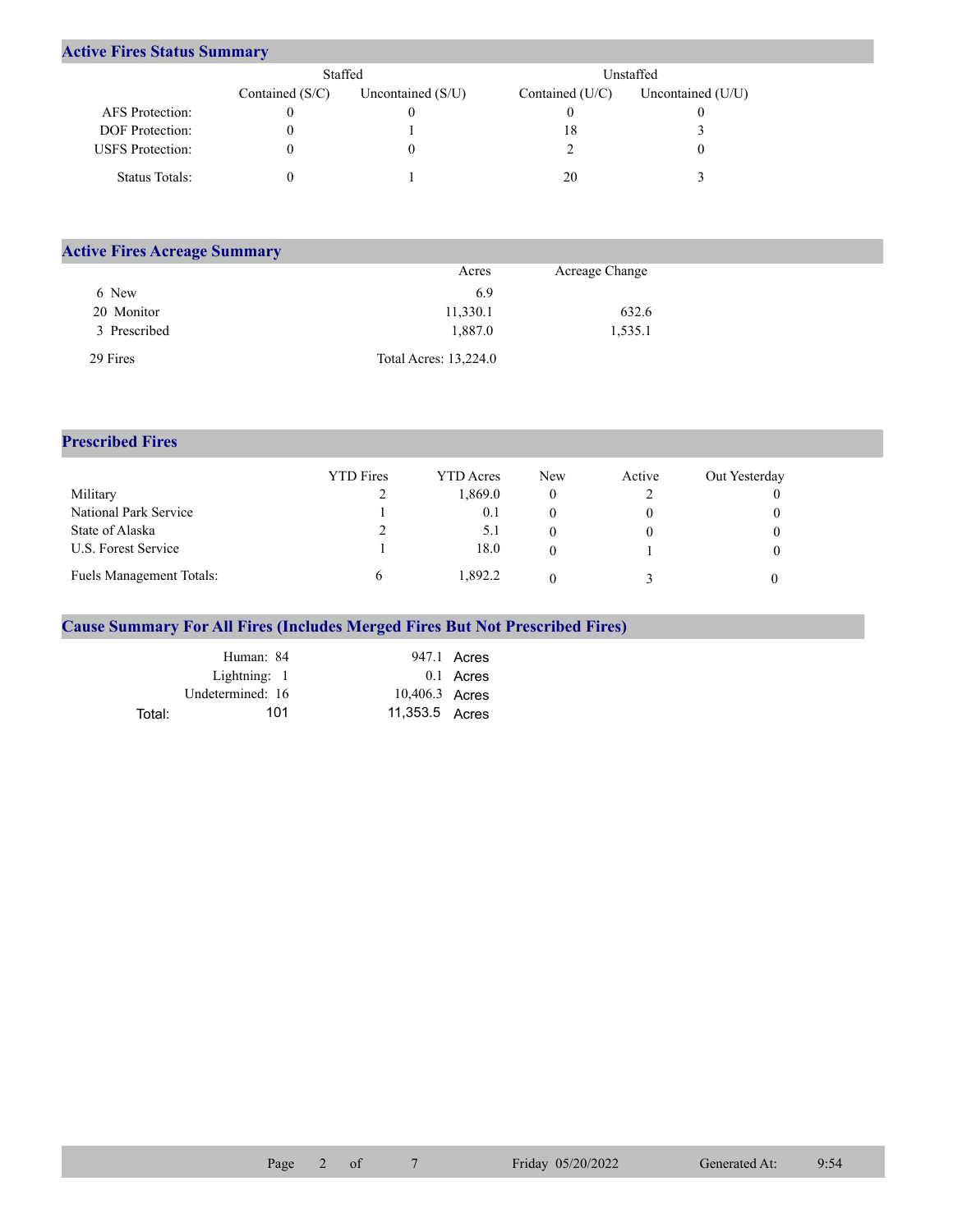| <b>New</b>                                                                                                                                                                                                                                                                                                                                                                                                                                              |              | Count: 6                 | Acres: $6.9$      |                              |                      |                  |
|---------------------------------------------------------------------------------------------------------------------------------------------------------------------------------------------------------------------------------------------------------------------------------------------------------------------------------------------------------------------------------------------------------------------------------------------------------|--------------|--------------------------|-------------------|------------------------------|----------------------|------------------|
| Daily Report From: 05/19                                                                                                                                                                                                                                                                                                                                                                                                                                |              |                          |                   |                              | 1.0 Acreage On 05/19 |                  |
| <b>PM74</b>                                                                                                                                                                                                                                                                                                                                                                                                                                             |              | Lat: 62 58.8483          | Status: S/U       | Acres: 1.0                   | Option: Full         |                  |
| 204107                                                                                                                                                                                                                                                                                                                                                                                                                                                  |              | Lon: 156 05.8467         | Personnel: 2      | Start Date: 05/19            | Area: SWS            |                  |
| PNPM74                                                                                                                                                                                                                                                                                                                                                                                                                                                  |              | Owner: ANCSA             | Unit:             | <b>AKVLN-MTNT, Limited</b>   |                      |                  |
| 107                                                                                                                                                                                                                                                                                                                                                                                                                                                     |              | Name: Takotna Dump       |                   |                              | Cause:               | Undetermined     |
| Residents reported a fire near the dump in Takotna. The fire was flown by BD840 who reported the fire to be rank 1, creeping                                                                                                                                                                                                                                                                                                                            |              |                          |                   |                              |                      |                  |
| in black spruce and hardwoods. J-92 deployed two jumpers. IC reported the fire to be 1 acre.                                                                                                                                                                                                                                                                                                                                                            |              |                          |                   |                              |                      |                  |
| Daily Report From: 05/19                                                                                                                                                                                                                                                                                                                                                                                                                                |              |                          |                   |                              | 0.1 Acreage On 05/19 |                  |
| <b>PM70</b>                                                                                                                                                                                                                                                                                                                                                                                                                                             |              | Lat: 61 35.0700          | Status: U/C       | Acres: 0.1                   |                      | Option: Critical |
| 201106                                                                                                                                                                                                                                                                                                                                                                                                                                                  |              | Lon: 149 23.7117         |                   | Start Date: 05/19            | Area: MSS            |                  |
| PNPM70                                                                                                                                                                                                                                                                                                                                                                                                                                                  |              | Owner: Private           | Unit:             | <b>AKPRI-Private</b>         |                      |                  |
| 106                                                                                                                                                                                                                                                                                                                                                                                                                                                     |              | Name: Happy Fire         |                   |                              | Cause:               | Human            |
| 911 Dispatch: vehicle fire with minimal escapement into wildland. One Forestry engine responded, fire contained, controlled.                                                                                                                                                                                                                                                                                                                            |              |                          |                   |                              |                      |                  |
| Daily Report From: 05/19                                                                                                                                                                                                                                                                                                                                                                                                                                |              |                          |                   |                              | 0.6 Acreage On 05/19 |                  |
|                                                                                                                                                                                                                                                                                                                                                                                                                                                         |              | Lat: $64\,51.3300$       | Status: Out 05/19 | Acres: 0.6                   |                      | Option: Critical |
| 211105                                                                                                                                                                                                                                                                                                                                                                                                                                                  |              | Lon: 147 46.9417         |                   | Start Date: 05/19            | Area: FAS            |                  |
|                                                                                                                                                                                                                                                                                                                                                                                                                                                         |              | Owner: Private           | Unit:             | <b>AKPRI-Private</b>         |                      |                  |
| 105                                                                                                                                                                                                                                                                                                                                                                                                                                                     |              | Name: Deere Street       |                   |                              |                      | Cause: Human     |
| At 1631 hours, FECC requests DOF assistance with a brush fire. Forestry responded and assisted Fairbanks and UAF Fire<br>Departments. The fire was called out by Battalion 11 at 1801 hours.                                                                                                                                                                                                                                                            |              |                          |                   |                              |                      |                  |
| Daily Report From: 05/19                                                                                                                                                                                                                                                                                                                                                                                                                                |              |                          |                   |                              | 5.0 Acreage On 05/19 |                  |
| <b>PM75</b>                                                                                                                                                                                                                                                                                                                                                                                                                                             |              | Lat: $64\,50.4600$       | Status: U/U       | Acres: $5.0$                 |                      | Option: Critical |
| 211104                                                                                                                                                                                                                                                                                                                                                                                                                                                  |              | Lon: 147 46.1700         |                   | Start Date: 05/19            | Area: FAS            |                  |
|                                                                                                                                                                                                                                                                                                                                                                                                                                                         | Owner: State |                          | Unit:             | <b>AKAKS-Alaska Railroad</b> |                      |                  |
| 104                                                                                                                                                                                                                                                                                                                                                                                                                                                     |              | Name: Chena Landing Loop |                   |                              |                      | Cause: Human     |
| At 1607 hours, FECC reports a brush fire located off Chena Landing Loop. The fire was approximately 2-3 acres burning in<br>grass and brush. The fire plotted in Critical suppression management area, and it was determined that action needed to be<br>taken. Eight smokejumpers were delivered by van along with helitack personnel with Helicopter N83230. A type 2 IA crew,<br>one tactical water tender, and three type 6 engines were requested. |              |                          |                   |                              |                      |                  |
| Daily Report From: 05/19                                                                                                                                                                                                                                                                                                                                                                                                                                |              |                          |                   |                              | 0.1 Acreage On 05/19 |                  |
|                                                                                                                                                                                                                                                                                                                                                                                                                                                         |              | Lat: 61 33.7300          | Status: U/C       | Acres: 0.1                   |                      | Option: Critical |
| 201103                                                                                                                                                                                                                                                                                                                                                                                                                                                  |              | Lon: 149 47.1500         |                   | Start Date: 05/19            | Area: MSS            |                  |
|                                                                                                                                                                                                                                                                                                                                                                                                                                                         |              | Owner: Private           | Unit:             | <b>AKPRI-Private</b>         |                      |                  |
| 103                                                                                                                                                                                                                                                                                                                                                                                                                                                     | Name: Nana   |                          |                   |                              |                      | Cause: Human     |
| 911 Dispatch paged out a brush fire beginning to spread; one Forestry engine and one Prevention responded. Fire was<br>contained and controlled.                                                                                                                                                                                                                                                                                                        |              |                          |                   |                              |                      |                  |
| Daily Report From: 05/19                                                                                                                                                                                                                                                                                                                                                                                                                                |              |                          |                   |                              | 0.1 Acreage On 05/19 |                  |
| <b>PM66</b>                                                                                                                                                                                                                                                                                                                                                                                                                                             |              | Lat: 61 37.1600          | Status: Out 05/19 | Acres: 0.1                   |                      | Option: Critical |
| 201102                                                                                                                                                                                                                                                                                                                                                                                                                                                  |              | Lon: 149 12.5030         |                   | Start Date: 05/19            | Area: MSS            |                  |
|                                                                                                                                                                                                                                                                                                                                                                                                                                                         |              | Owner: Private           | Unit:             | <b>AKPRI-Private</b>         |                      |                  |
| 102                                                                                                                                                                                                                                                                                                                                                                                                                                                     |              | Name: Seagull            |                   |                              |                      | Cause: Human     |
| 911 dispatch paged grass fire, One Forestry engine responded. Out of compliance yard burn. Fire was called administratively<br>out and handed over to home owner.                                                                                                                                                                                                                                                                                       |              |                          |                   |                              |                      |                  |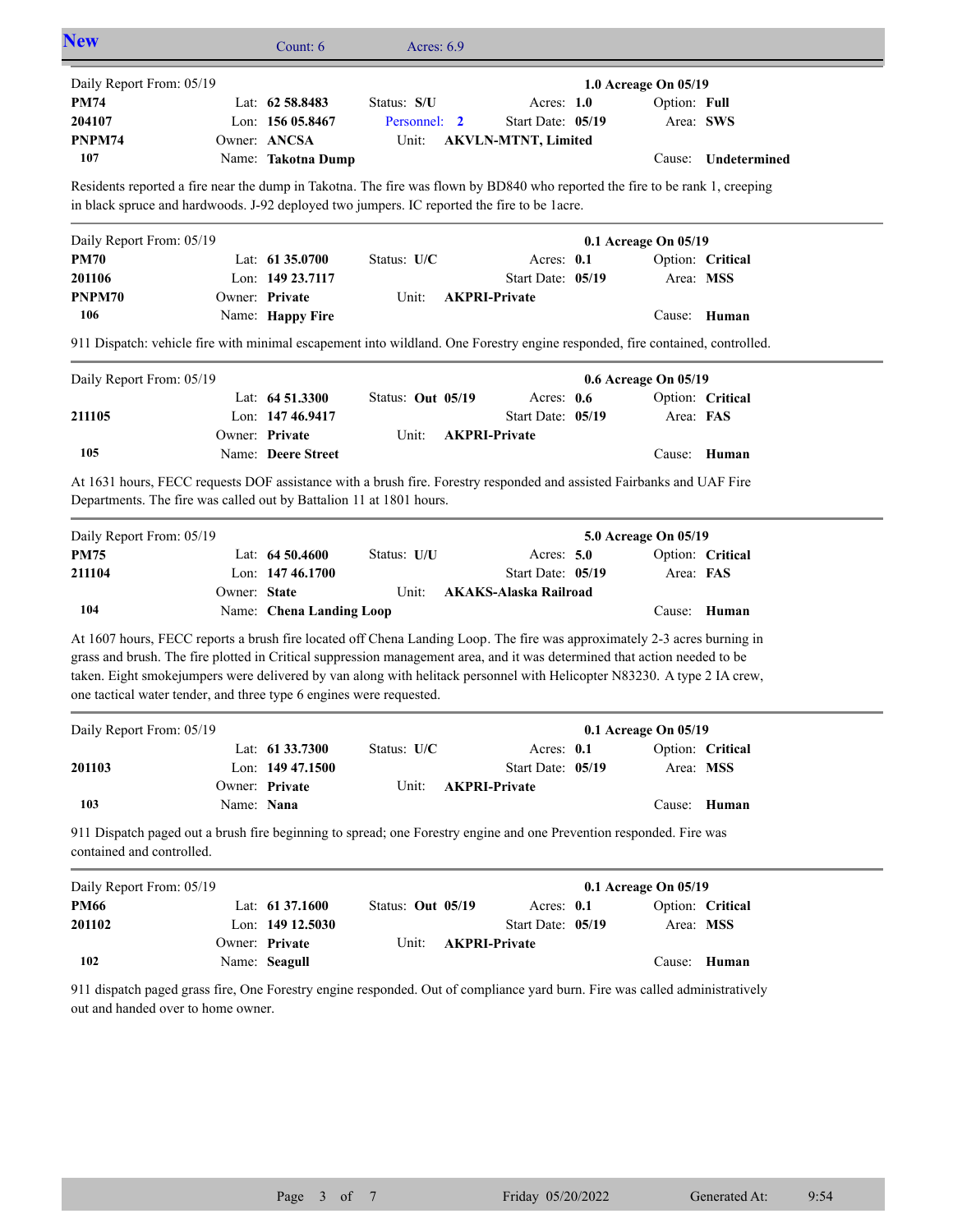| <b>Monitor</b>                                                                                                                                                                                                                                                        |              | Count: 20               |             | Acres: 11,330.1      |                                         | Acreage Change: 633.9         |                                  |
|-----------------------------------------------------------------------------------------------------------------------------------------------------------------------------------------------------------------------------------------------------------------------|--------------|-------------------------|-------------|----------------------|-----------------------------------------|-------------------------------|----------------------------------|
| These fires are currently in monitor status. Monitoring schedules are based on defined timeframes, but are<br>dependent on available resources, and weather conditions. When monitoring occurs, information will be<br>updated.                                       |              |                         |             |                      |                                         |                               |                                  |
| Daily Report From: 05/19                                                                                                                                                                                                                                              |              |                         |             |                      |                                         | No Acreage Change Since 05/18 |                                  |
| PM7S                                                                                                                                                                                                                                                                  |              | Lat: $59\,48.9267$      | Status: U/C |                      | Acres: $1.5$                            |                               | Option: Critical                 |
| 203101                                                                                                                                                                                                                                                                |              | Lon: $15105.4650$       |             |                      | Start Date: 05/18                       |                               | Area: <b>KKS</b>                 |
| PNPM7S                                                                                                                                                                                                                                                                |              | Owner: Private          | Unit:       | <b>AKPRI-Private</b> |                                         |                               |                                  |
| 101                                                                                                                                                                                                                                                                   |              | Name: Olia Court        |             |                      |                                         | Cause:                        | <b>Undetermined</b>              |
| Pioneer Peak arrived on scene today, and there was a transfer of command. Fire was contained at 13:12. Multiple grids were<br>done on the fire, and after the final grid, Pioneer Peak called the fire controlled at 1859. Pioneer Peak returned to Soldotna<br>base. |              |                         |             |                      |                                         |                               |                                  |
| Last Report: 05/18                                                                                                                                                                                                                                                    |              |                         |             |                      |                                         | 0.1 Acreage On 05/18          |                                  |
|                                                                                                                                                                                                                                                                       |              | Lat: $6028.3740$        | Status: U/C |                      | Acres: 0.1                              |                               | Option: Critical                 |
| 203100                                                                                                                                                                                                                                                                |              | Lon: 151 10.5300        |             |                      | Start Date: 05/18                       |                               | Area: KKS                        |
|                                                                                                                                                                                                                                                                       |              | Owner: Private          | Unit:       | <b>AKPRI-Private</b> |                                         |                               |                                  |
| 100                                                                                                                                                                                                                                                                   | Name: Jones  |                         |             |                      |                                         | Cause:                        | Undetermined                     |
| Last Report: 05/18                                                                                                                                                                                                                                                    |              |                         |             |                      |                                         | No Acreage Change Since 05/17 |                                  |
|                                                                                                                                                                                                                                                                       |              | Lat: 60 31.9040         | Status: U/C |                      | Acres: 0.1                              |                               | Option: Critical                 |
| 203099                                                                                                                                                                                                                                                                |              | Lon: 150 47.9930        |             |                      | Start Date: 05/17                       |                               | Area: <b>KKS</b>                 |
|                                                                                                                                                                                                                                                                       |              | Owner: Private          | Unit:       | <b>AKPRI-Private</b> |                                         |                               |                                  |
| 099                                                                                                                                                                                                                                                                   | Name: Adele  |                         |             |                      |                                         |                               | Cause: Human                     |
| Last Report: 05/17                                                                                                                                                                                                                                                    |              |                         |             |                      |                                         | 0.5 Acreage On 05/17          |                                  |
| PM5N                                                                                                                                                                                                                                                                  |              | Lat: $61\,35.9650$      | Status: U/C |                      | Acres: $0.5$                            |                               | Option: Critical                 |
| 201097                                                                                                                                                                                                                                                                |              | Lon: 149 25.1367        |             |                      | Start Date: 05/17                       |                               | Area: MSS                        |
|                                                                                                                                                                                                                                                                       |              | Owner: Private          | Unit:       | <b>AKPRI-Private</b> |                                         |                               |                                  |
| 097                                                                                                                                                                                                                                                                   | Name: Nina   |                         |             |                      |                                         |                               | Cause: Human                     |
| Daily Report From: 05/19                                                                                                                                                                                                                                              |              |                         |             |                      |                                         |                               | -15.7 Acreage Change Since 05/18 |
| PM5M                                                                                                                                                                                                                                                                  |              | Lat: 58 36.4200         | Status: U/C |                      | Acres: 24.3                             |                               | Option: Unplanned                |
| 204096                                                                                                                                                                                                                                                                |              | Lon: $15957.9600$       |             |                      | Start Date: 05/17                       |                               | Area: SWS                        |
| PNPM5M                                                                                                                                                                                                                                                                | Owner: State |                         | Unit:       |                      | <b>AKDNS-AK Dept. Natural Resources</b> |                               |                                  |
| 096                                                                                                                                                                                                                                                                   |              | Name: Walrus Islands    |             |                      |                                         |                               | Cause: Undetermined              |
| The IC reported the fire to be controlled. The fire was demobilized by H-376PA and left unstaffed.                                                                                                                                                                    |              |                         |             |                      |                                         |                               |                                  |
| Daily Report From: 05/19                                                                                                                                                                                                                                              |              |                         |             |                      |                                         | No Acreage Change Since 05/18 |                                  |
|                                                                                                                                                                                                                                                                       |              | Lat: 62 23.1017         | Status: U/C |                      | Acres: 2.0                              | Option: Full                  |                                  |
| 201095                                                                                                                                                                                                                                                                |              | Lon: 149 47.9617        |             |                      | Start Date: 05/17                       |                               | Area: MSS                        |
|                                                                                                                                                                                                                                                                       |              | Owner: Private          | Unit:       | <b>AKPRI-Private</b> |                                         |                               |                                  |
| 095                                                                                                                                                                                                                                                                   |              | Name: N. Fork Talkeetna |             |                      |                                         |                               | Cause: Undetermined              |
|                                                                                                                                                                                                                                                                       |              |                         |             |                      |                                         |                               |                                  |
| Last Report: 05/17                                                                                                                                                                                                                                                    |              | Lat: 60 42.8533         | Status: U/C |                      | Acres: 0.1                              | 0.1 Acreage On 05/17          | Option: Critical                 |
| 203092                                                                                                                                                                                                                                                                |              | Lon: 151 19.2633        |             |                      | Start Date: 05/17                       |                               | Area: KKS                        |
|                                                                                                                                                                                                                                                                       |              | Owner: Private          | Unit:       | <b>AKPRI-Private</b> |                                         |                               |                                  |
| 092                                                                                                                                                                                                                                                                   |              | Name: Koskela           |             |                      |                                         |                               | Cause: Human                     |
|                                                                                                                                                                                                                                                                       |              |                         |             |                      |                                         |                               |                                  |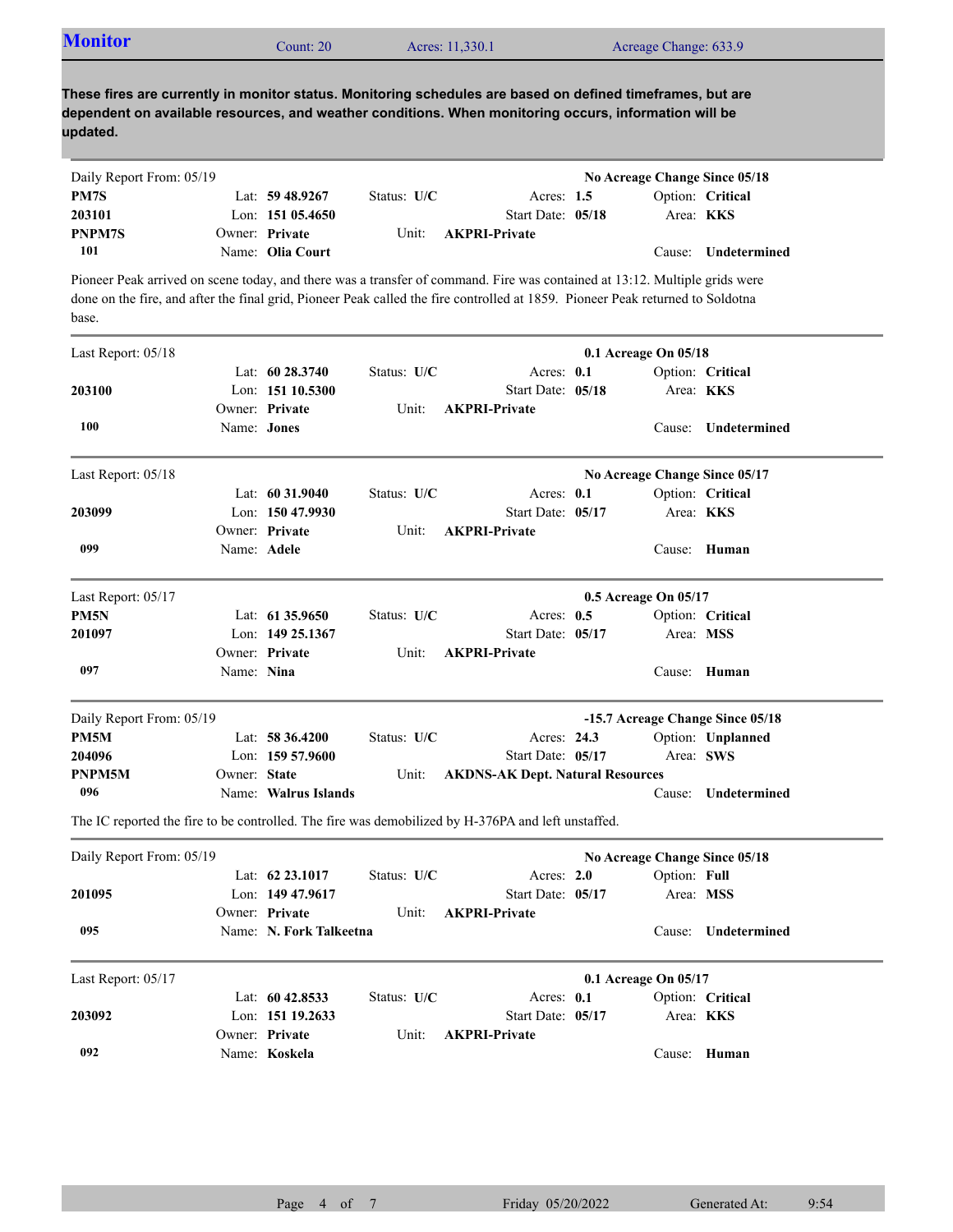| <b>Monitor</b> | Count: $201$ | Acres: 11,330.1 | Acreage Change: 633.9 |
|----------------|--------------|-----------------|-----------------------|
|----------------|--------------|-----------------|-----------------------|

**These fires are currently in monitor status. Monitoring schedules are based on defined timeframes, but are dependent on available resources, and weather conditions. When monitoring occurs, information will be updated.**

| Last Report: 05/16 |                   |                                   |             |                                          | 0.5 Acreage On 05/16            |                     |
|--------------------|-------------------|-----------------------------------|-------------|------------------------------------------|---------------------------------|---------------------|
| <b>PM38</b>        |                   | Lat: $59\,42.6226$                | Status: U/C | Acres: $0.5$                             | Option: Full                    |                     |
| 204090             |                   | Lon: $161\,53.2962$               |             | Start Date: 05/16                        | Area: SWS                       |                     |
| PNPM38             |                   | Owner: ANCSA                      | Unit:       | <b>AKVLN-Qanirtuuq, Incorporated</b>     |                                 |                     |
| 090                |                   | Name: Arolik                      |             |                                          |                                 | Cause: Undetermined |
| Last Report: 05/16 |                   |                                   |             |                                          | 0.1 Acreage On 05/16            |                     |
| <b>PM36</b>        |                   | Lat: $61\,30.5267$                | Status: U/C | Acres: 0.1                               |                                 | Option: Critical    |
| 201088             |                   | Lon: 149 39.5567                  |             | Start Date: 05/16                        | Area: MSS                       |                     |
| PNPM36             |                   | Owner: Private                    | Unit:       | <b>AKPRI-Private</b>                     |                                 |                     |
| 088                |                   | Name: Shearwater                  |             |                                          | Cause:                          | Undetermined        |
| Last Report: 05/15 |                   |                                   |             |                                          | 0.5 Acreage On 05/15            |                     |
| PM2L               |                   | Lat: 57 50.7233                   | Status: U/C | Acres: $0.5$                             | Option: Full                    |                     |
| 203084             |                   | Lon: 152 37.9833                  |             | Start Date: 05/15                        | Area: <b>KKS</b>                |                     |
| PNPM2L             |                   | Owner: ANCSA                      | Unit:       | <b>AKVLN-Ouzinkie Native Corporation</b> |                                 |                     |
| 084                |                   | Name: Antone Larsen               |             |                                          |                                 | Cause: Human        |
| Last Report: 05/12 |                   |                                   |             |                                          | 0.2 Acreage On 05/12            |                     |
|                    |                   | Lat: $60\,27.8230$                | Status: U/C | Acres: $0.2$                             |                                 | Option: Critical    |
| 203079             |                   | Lon: $15110.3720$                 |             | Start Date: 05/12                        | Area: KKS                       |                     |
|                    | Owner: State      |                                   | Unit:       | <b>AKDNS-AK Dept. Natural Resources</b>  |                                 |                     |
| 079                |                   | Name: Wendy Lane                  |             |                                          |                                 | Cause: Human        |
| Last Report: 05/18 |                   |                                   |             |                                          | 34.4 Acreage Change Since 05/17 |                     |
|                    |                   | Lat: 51 57.2683                   | Status: U/U | Acres: 919.6                             |                                 | Option: Unplanned   |
| 204078             |                   | Lon: 176 38.7183                  |             | Start Date: 05/08                        | Area: SWS                       |                     |
|                    | Owner: <b>DOD</b> |                                   | Unit:       | <b>AKNVQ-U.S. Navy</b>                   |                                 |                     |
| 078                | Name: Adak        |                                   |             |                                          |                                 | Cause: Human        |
| Last Report: 05/12 |                   |                                   |             |                                          | 0.1 Acreage On 05/12            |                     |
| PMS1               |                   | Lat: 61 43.9700                   | Status: U/C | Acres: 0.1                               | Option: Full                    |                     |
| 201077             |                   | Lon: $14901.7300$                 |             | Start Date: 05/12                        | Area: MSS                       |                     |
|                    | Owner: State      |                                   | Unit:       | <b>AKDNS-AK Dept. Natural Resources</b>  |                                 |                     |
| 077                |                   | Name: Buffalo Mine Coal Seam 2022 |             |                                          |                                 | Cause: Lightning    |
| Last Report: 05/18 |                   |                                   |             |                                          | 1.3 Acreage Change Since 05/14  |                     |
| PMR4               |                   | Lat: 55 20.5650                   | Status: U/C | Acres: 69.0                              |                                 | Option: Unplanned   |
| 204074             |                   | Lon: 160 26.0883                  |             | Start Date: 05/12                        | Area: SWS                       |                     |
| PNPMR4             |                   | Owner: ANCSA                      | Unit:       | <b>AKVLN-Shumagin Corporation</b>        |                                 |                     |
| 074                |                   | Name: Danger Point                |             |                                          |                                 | Cause: Undetermined |
| Last Report: 05/12 |                   |                                   |             |                                          | 0.1 Acreage On 05/12            |                     |
| PMR3               |                   | Lat: 61 23.8210                   | Status: U/C | Acres: 0.1                               |                                 | Option: Critical    |
| 201073             |                   | Lon: $149\,28.3180$               |             | Start Date: 05/11                        | Area: MSS                       |                     |
|                    |                   | Owner: County                     | Unit:       | <b>AKAKS-Anchorage, Municipality of</b>  |                                 |                     |
| 073                |                   | Name: Birchwood                   |             |                                          |                                 | Cause: Human        |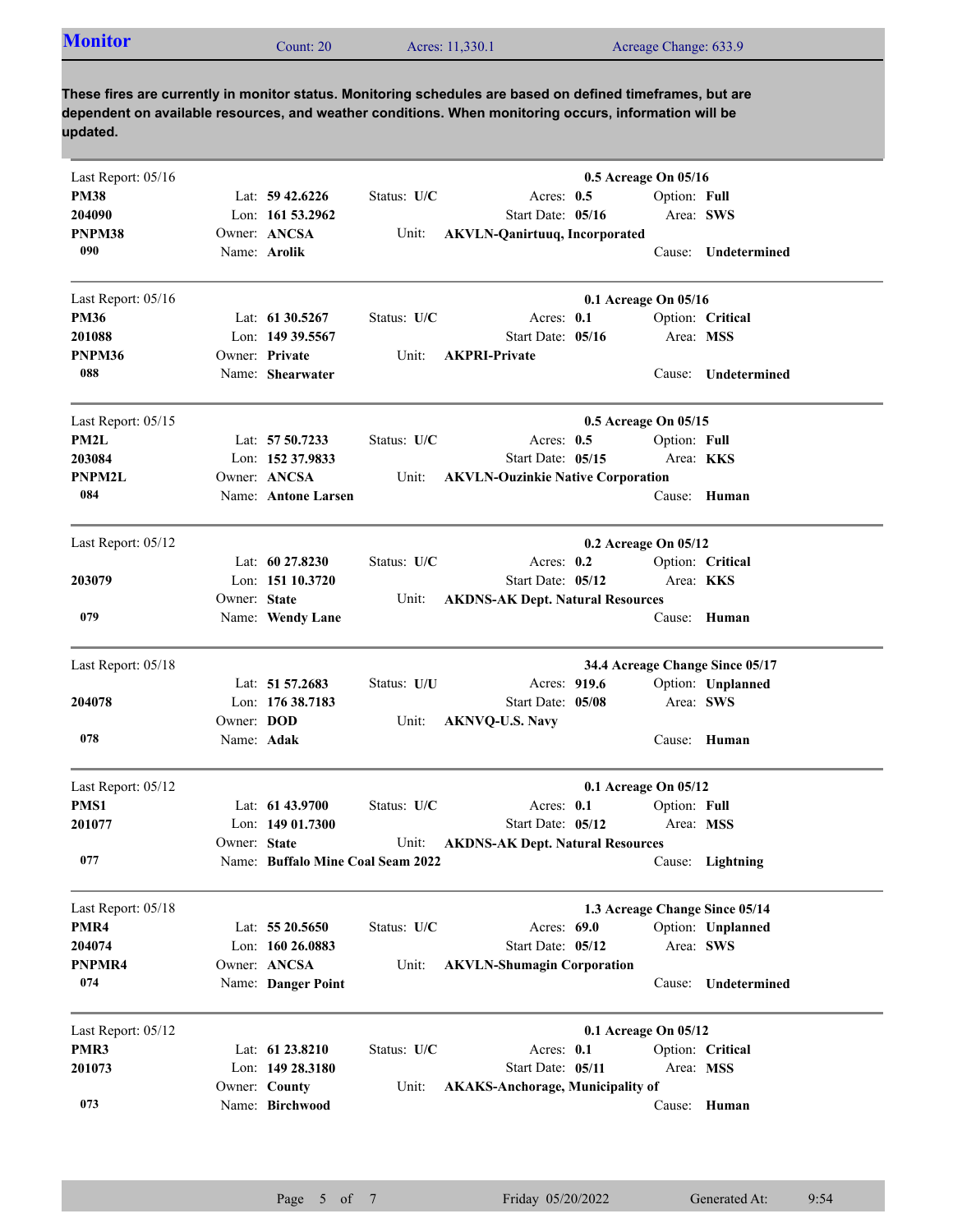| <b>Monitor</b> | Count: $201$ | Acres: 11,330.1 | Acreage Change: 633.9 |
|----------------|--------------|-----------------|-----------------------|

**These fires are currently in monitor status. Monitoring schedules are based on defined timeframes, but are dependent on available resources, and weather conditions. When monitoring occurs, information will be updated.**

| Last Report: 05/12 |              |                           |             |                                                   |                 |              | 2.0 Acreage Change Since 05/11   |
|--------------------|--------------|---------------------------|-------------|---------------------------------------------------|-----------------|--------------|----------------------------------|
|                    |              | Lat: $57\,42.9640$        | Status: U/C | Acres: $4.0$                                      |                 |              | Option: Critical                 |
| 203071             |              | Lon: 152 36.0270          |             | Start Date: 05/11                                 |                 | Area: KKS    |                                  |
|                    |              | Owner: County             | Unit:       | <b>AKAKS-Kodiak Island Borough</b>                |                 |              |                                  |
| 071                |              | Name: Bell Flats          |             |                                                   |                 |              | Cause: Human                     |
| Last Report: 05/18 |              |                           |             |                                                   |                 |              | No Acreage Change Since 05/13    |
| PMG1               |              | Lat: 60 29.7834           | Status: U/C | Acres: 4.3                                        |                 |              | Option: Critical                 |
| 231066             |              | Lon: 149 47.3100          |             | Start Date: 05/10                                 |                 |              | Area: CGF                        |
| P0PMG1             |              | Owner: County             | Unit:       | <b>AKAKS-Kenai Peninsula Borough</b>              |                 |              |                                  |
| 066                |              | Name: Kenai Lake Overlook |             |                                                   |                 | Cause:       | Undetermined                     |
| Last Report: 05/17 |              |                           |             |                                                   |                 |              | No Acreage Change Since 05/16    |
| PMF8               |              | Lat: 61 34.9950           | Status: U/C | Acres: 0.1                                        |                 |              | Option: Critical                 |
| 201064             |              | Lon: 149 42.6950          |             | Start Date: 05/10                                 |                 | Area: MSS    |                                  |
| <b>PNPMF8</b>      | Owner: State |                           | Unit:       | <b>AKDTS-AK Dept. Transportation</b>              |                 |              |                                  |
| 064                |              | Name: Forest Hills        |             |                                                   |                 |              | Cause: Human                     |
| Last Report: 05/11 |              |                           |             |                                                   |                 |              | No Acreage Change Since 05/10    |
| PL8P               |              | Lat: $6029.5458$          | Status: U/C | Acres: $0.5$                                      |                 | Option: Full |                                  |
| 232057             |              | Lon: 149 59.2440          |             | Start Date: 05/08                                 |                 | Area: CGF    |                                  |
| P0PL8P             | Owner: USFS  |                           | Unit:       | <b>AKCGF-Chugach National Forest</b>              |                 |              |                                  |
| 057                |              | Name: West Juneau         |             |                                                   |                 |              | Cause: Human                     |
| Last Report: 04/26 |              |                           |             |                                                   |                 |              | 609.7 Acreage Change Since 04/23 |
| PKS1               |              | Lat: 60 32.1500           | Status: U/U |                                                   | Acres: 10,302.5 |              | Option: Limited                  |
| 204012             |              | Lon: $160\,54.7500$       |             | Start Date: 04/16                                 |                 |              | Area: SWS                        |
| <b>PNPKS1</b>      |              | Owner: USFWS              | Unit:       | <b>AKYDR-Yukon Delta National Wildlife Refuge</b> |                 |              |                                  |
| 012                |              | Name: Kwethluk            |             |                                                   |                 |              | Cause: Undetermined              |